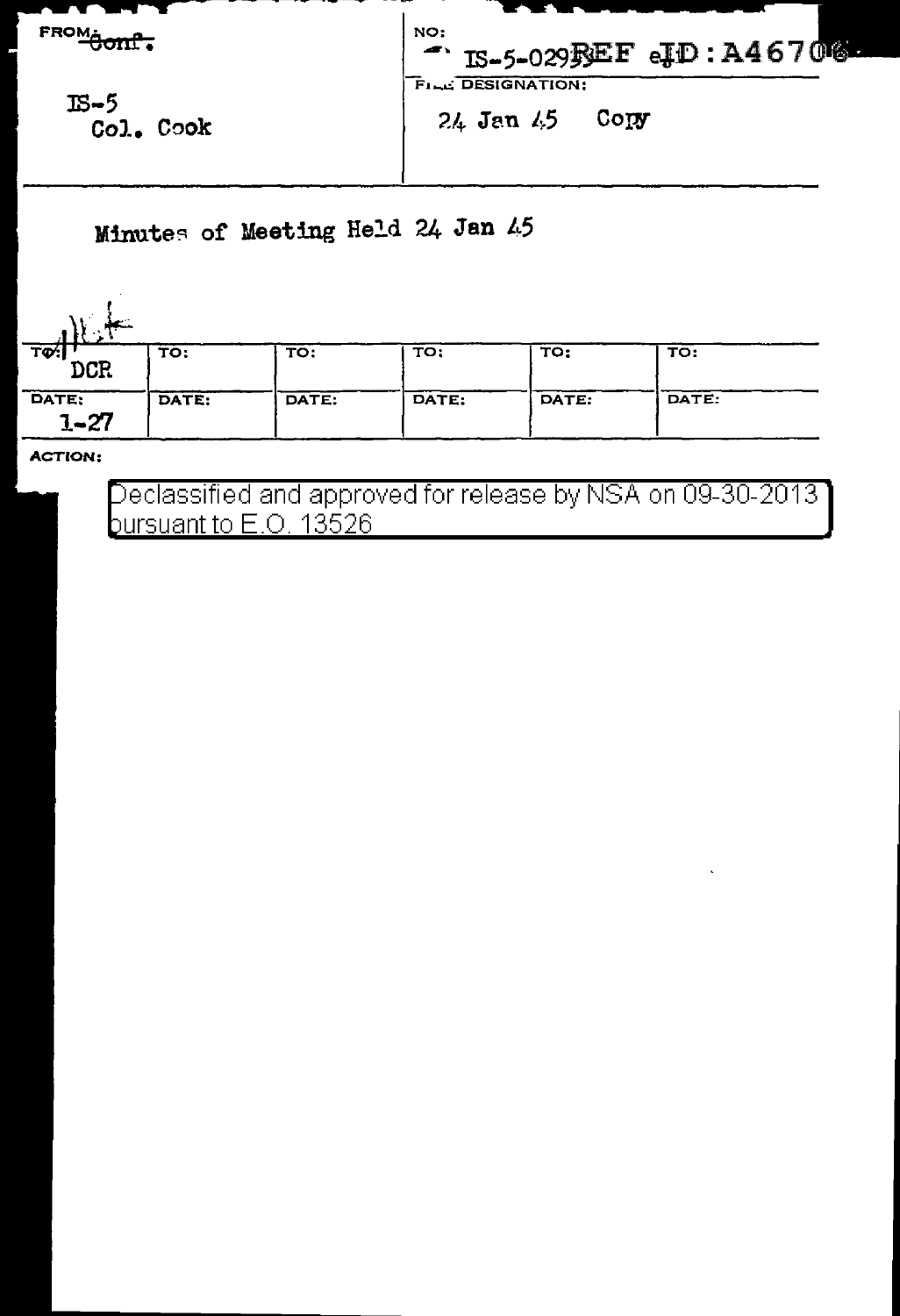<u>oom iscurinc</u> REF ID: A46706

## OPERATING SERVICES DIVISION EXECUTIVE COMMITTEE

## Minutes of Meeting Held 24 January 1945

1. IBM FUNDS - In commection with the Signal Security agency budget, the Chief of the Supply Branch reported his findings covering funds for supplies furnished to the theaters and for rental of HEM equipment in the theaters. It was stated that only such items as approved by the theaters as necessary be provided, thereby requiring the use of theater funds.

In this connection, the question of adequate Table of Equipment for units of the Second Signal Service Battalian was discussed. The Chief of the Supply Branch was requested to investigate the matter with a view toward aliminating codsting problems.

2. OFFICER PROMOTIONS - The Chief of the Division requested that the Branch Chiefs consider recommending for the promotion, to fill existing Table of Organization vacancies, those second lieutenants who have had six months or more in grade and who possess a high efficiency rating.

3. TEMPORARY OVERSEAS DUTY - It was stated that the Commanding Officer desires that only officers with an efficiency rating of "Excellent" or better be sent overseas on temporary duty. In this connection, it was reported that until such time as the number of the Signal Segurity Agency personnel. on temporary duty overseas have returned to the Agency, no additional requests for overseas duty will be approved unless the need is urgent.

4. CONTROL ANALYSIS - The Chief of the Division distributed copies of the Control Analysis study made in the Photographic Section of the Laboratory Branch and explained the general nature and purpose of the report. It was requested that the branches submit any comments or eriticisms regarding this subject to the Division Chief.

5. FIELD UNITS SECTION - The Chief of the Communications Branch inquired as to the status of the proposal of the transfer of the Field Units Section back to the Communications Branch. It was stated that the matter was being considered by the Chief of the Personnal and Training Division. The Chief of the Operating Services Division indicated he would look into the situation to ascertain its status.

6. PHOTOGRAPHIC MATERIAL - The Chief of the Laboratory Branch reported that a shortage of photographic material necessitated rejection of a request from the Intelligence Division for reproduction of some cryptanalytic material. It was requested that all such rejections or disapprovals be routed through the Office of the Division Chief in order that he may be kept apprised of such problems as they coour.

<del>YONFIDENTIAL</del>